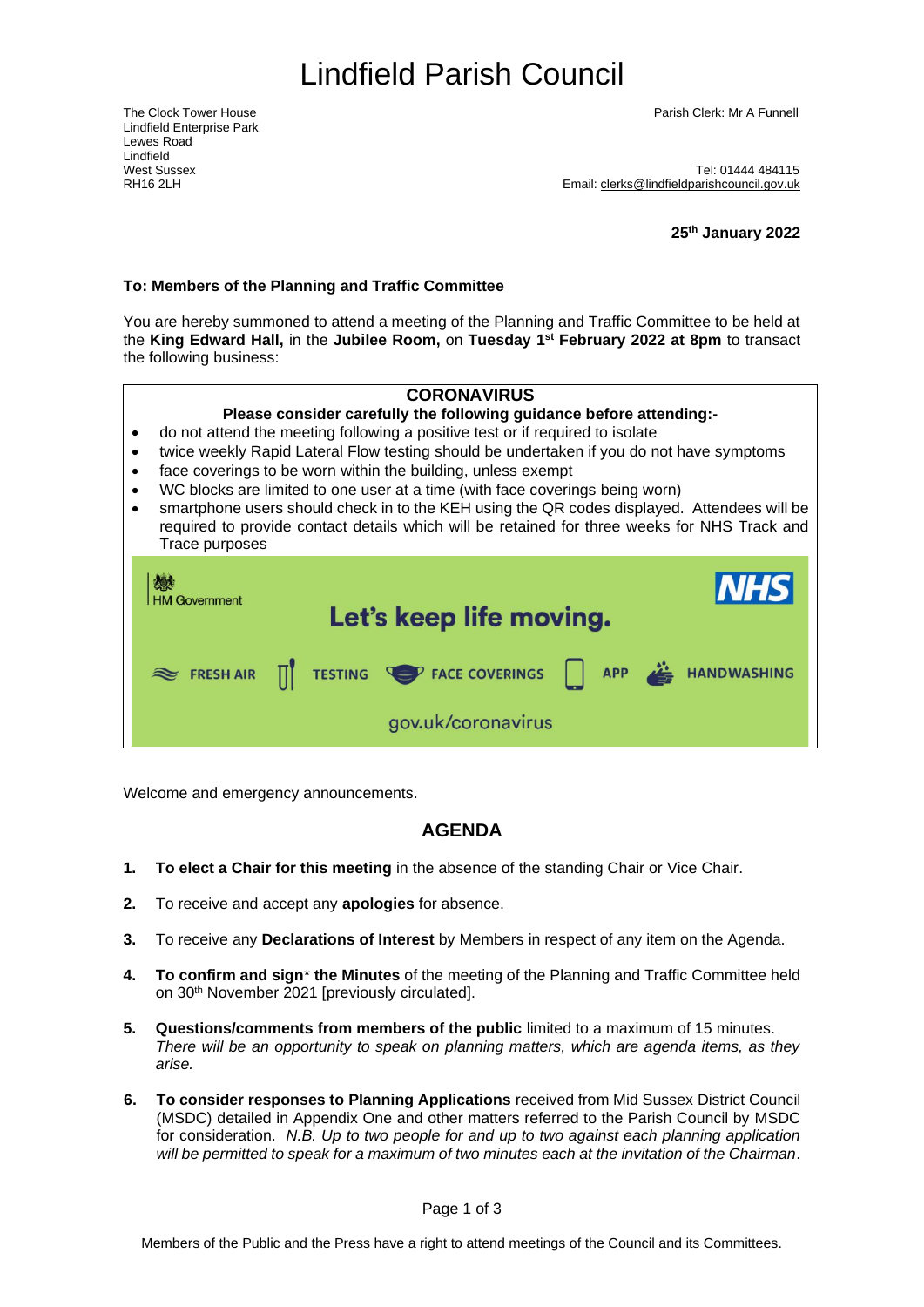### **Lindfield Parish Council - P&TC Agenda 1st [February](#page-0-0) 2022**

- **7. To receive reports on any significant planning decisions or issues made by MSDC** and the Planning Inspectorate and to agree any further action which may need to be taken before the next meeting.
- **8. Developer's Presentations to Council** (paper currently being drafted and wil be circulated prior to meeting or item withdrawn)
- **9. Cycleways** update
- **10. Proposed Lindfield 7.5 Tonne Weight Restriction**  update
- **11. Matters Arising** after the preparation of this Agenda, which the Chairman agrees to take as urgent. Such matters will be for noting or deferral to a future meeting only.
- D. Parsons

## **David Parsons Deputy Parish Clerk**

cc: All other Parish Councillors, WSCC Cllr Garry Wall, MSDC Cllr Jonathan Ash-Edwards (Leader), Cllr Andrew Lea and Cllr Anthea Lea, Lindfield Preservation Society

The next Planning and Traffic Committee meeting is scheduled for Tuesday 22<sup>nd</sup> February 2022.